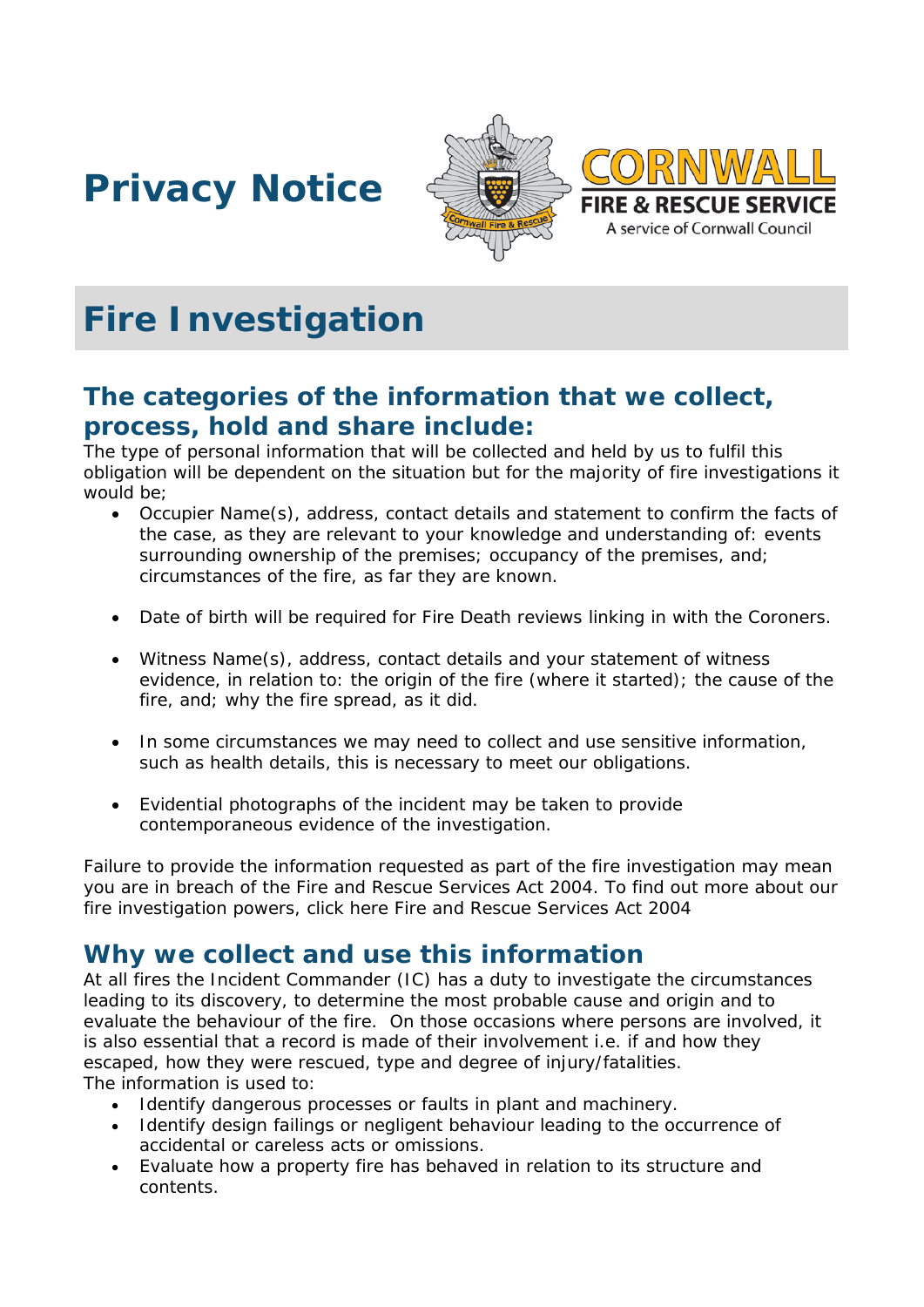- Comment on the effect fire protection measures have had on the fires development.
- Assess the reactions and behaviour of people involved in fire e.g. Means of Escape, Evacuation, etc.
- Draw lessons in terms of fire safety, operations, training and publicity.
- Help prevent similar fires occurring
- I dentify and reducing arson.
- For attendance at a Coroner's, Magistrate's or Crown Court.
- By the Police if for a criminal investigation.

Anonymised statistics on 'cause of fire and development' will be produced to inform our Integrated Risk Management Plan which is a requirement of the National Firefighter Framework and to report to Government and auditors.

In circumstances where the cause of a fire is thought to be suspicious or otherwise deliberate, we have a responsibility to seek the involvement of the Police at the earliest practicable stage. Fire Investigation Officers will work to provide evidence from the scene and associated enquiries to assist the police in prosecuting those responsible. The Fire Investigation Officer will examine and record evidence from the scene, collecting samples of materials which may have been used to start or accelerate the development of the fire, working with the Police and other partners to help identify and convict the culprits.

After all incidents we attend certain information is entered into the Incident Recording System (IRS). One of the fields is the most likely cause of a fire; this is accessed by those within the Service who have a role requirement to access the system and also the Home Office. For more about the Home Office use of IRS please click here.

#### **The lawful basis on which we use this information**

The Fire and Rescue Services Act 2004 places a duty on fire and rescue services to protect life and property from fire. Section 45 to 48 of the Act empowers a Fire and Rescue Service to obtain information and investigate fires and provides certain powers to investigate what caused a fire or why it progressed as it did. The processing of personal information is necessary to meet our obligations under the Act (exercising official authority vested in us as a controller).

#### <https://www.legislation.gov.uk/ukpga/2004/21/part/6/crossheading/powers-of-entry>

Article  $6(1)(c)$  - processing is necessary for compliance with a legal obligation to which the controller is subject.

Article 9(2)(f) - processing is necessary for the establishment, exercise or defence of legal claims or whenever courts are acting in their judicial capacity;

### **Storing this information**

Information is stored on our internal systems with access restricted to the fire investigation team and those that require access to provide administration support. This allows us to keep your information safe and control those that need access to the information. Paper copies of the reports and CD (evidential) photos are being stored securely in a lockable cabinets.

We review Fire Investigation Reports every seven years to decide whether they should be further archived, these are reviewed on a case by case basis.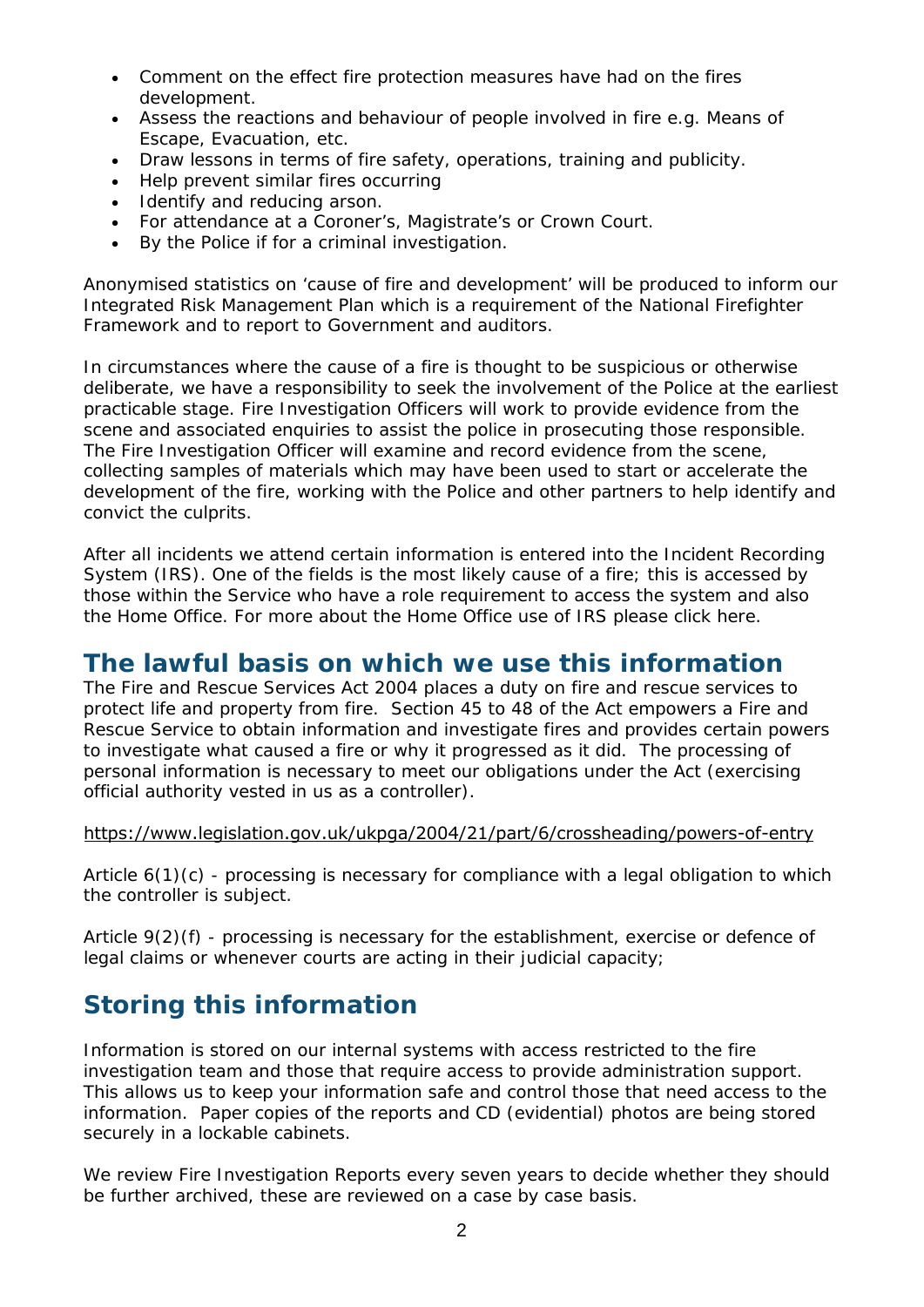#### **Who we share this information with and why**

Evidential photographs: Copies of photographs are available to any person with legitimate right of access, such as: owner; occupier, appointed insurance investigator, and; other agencies using their own legal powers, such as the Police. Photographs will not be supplied without appropriate right of access or jurisdiction. Photographs may be reproduced to assist with training and supporting community safety programmes. Any photographs reproduced with public access will be anonymised and unable to identify an individual or private residence.

Where appropriate, information gained or received by us in relation to a fire related crime or fatality will be passed onto the Police and any information the Police obtain that assists determine the cause of the fire will be passed to us, unless this prejudices their investigation. Members of the Fire Investigation Team are often called upon to provide evidence as an 'expert witness' regarding the origin and cause of a fire to the Coroner and criminal or civil courts.

The general findings from investigations, but not your personal information, are used to inform and develop safety strategies, targeting those identified as the most vulnerable groups in our society. Lessons learned from investigations of fires, and in particular those with accidental causes, are passed on to other agencies including the Local Authority, Trading Standards, Public Health, Health and Safety Executive and Her Majesty's Coroners.

On the occasions where the investigation has been undertaken by one of our Fire Investigation Officers or a Fire Investigation Officer from a neighbouring fire and rescue service, information is stored on our internal systems with access restricted to the fire investigation team and those that require access to provide administration support. This allows us to keep your information safe and control those that need access to the information.

As stated above, information will be shared to other statutory bodies for the purpose of prevention and detection of crime. In these circumstances, we will disclose information which is necessary for this purpose.

In accordance with The Coroners and Justice Act 2009, there are occasions whereby we are requested to provide evidence at Coroner's inquests, including disclosure of the fire investigation report. The Coroner must normally disclose copies of relevant documents to interested persons (such as the family), on request at any stage of the investigation process as soon as is practically possible.

Where a concern is identified by the Coroner, which could have been identified as a result of an issue raised or recommendation made, within a fire investigation report, the Coroner is under a duty to undertake a Report to Prevent Future Fire Deaths.

We do get requests for copies of the fire investigation report, and these are disclosed (chargeable) to members of the public who can provide evidence of residence or ownership of a property or vehicle or the solicitors, insurance companies and loss adjusters who are acting on behalf of the owner/occupier of an affected property or vehicle. Information can also be provided to someone acting on behalf of an individual who has been recorded on the incident record as being injured as a result of the incident. Necessary identification will be requested to ensure information is not disclosed inappropriately and where appropriate personal information will be redacted.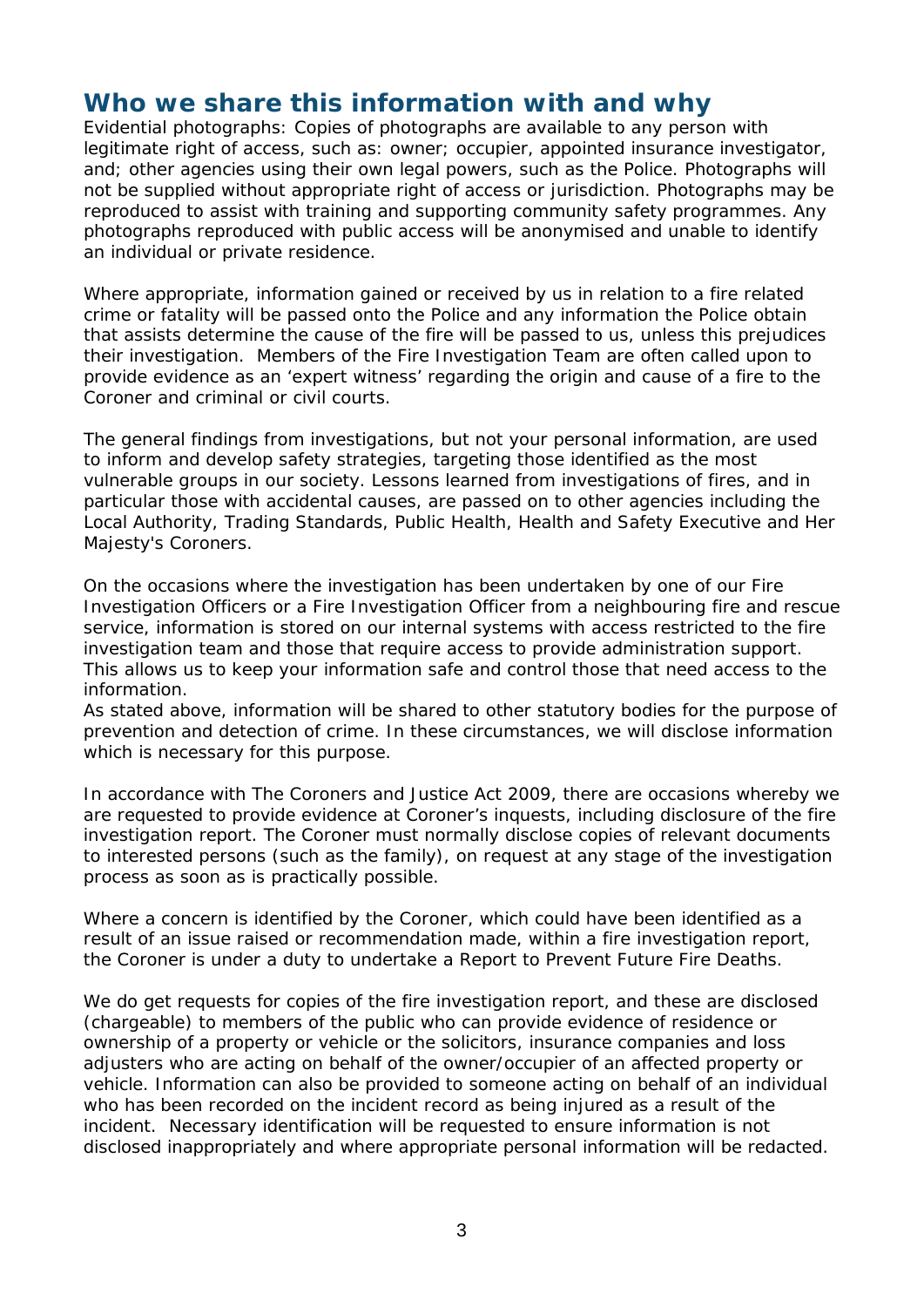# **Requesting access to your personal data and your rights**

Your personal information belongs to you and you have the right to:

- be informed of how we will process it
- request a copy of what we hold about you and in commonly used electronic format if you wish (if you provided this to us electronically for automated processing, we will return it in the same way)
- have it amended if it's incorrect or incomplete
- have it deleted (where we do not have a legal requirement to retain it)
- withdraw your consent if you no longer wish us to process it
- restrict how we process it
- object to us using it for marketing or research purposes
- object to us using it in relation to a legal task or in the exercise of an official authority
- request that a person reviews an automated decision where it has had an adverse effect on you

You are legally entitled to request access to any information about you that we hold, and a copy using the subject access request. Use the links below to find out more:

[Data Protection web page](http://www.cornwall.gov.uk/council-and-democracy/data-protection-and-freedom-of-information/data-protection)

[Rights of Access, Rectification and Erasure Request](https://www.cornwall.gov.uk/media/33315555/form-2018-rare-form-blank.pdf)

# **Contact details of the Data Protection Officer**

If you would like to discuss anything in this privacy notice, please contact:

Data Protection Officer

| Address:   | Data Protection Team,<br>Cornwall Council,<br>County Hall, Truro, TR1 3AY |
|------------|---------------------------------------------------------------------------|
| Telephone: | 01872 326424                                                              |
| Email:     | dataprotection@cornwall.gov.uk                                            |

### **Further information**

If you have concerns about the use of your personal data, the Information Commissioners Office is an independent body set up to uphold information rights in the UK. They can be contacted through their website: [ico.org.uk](https://ico.org.uk/) or their helpline on 0303 123 1113, or in writing to:

Information Commissioner's Office Wycliffe House Water Lane Wilmslow Cheshire SK9 5AF

For more information about your rights: https://ico.org.uk[/for-organisations/guide-to-data-protection/guide-to-the-general](https://ico.org.uk/for-organisations/guide-to-data-protection/guide-to-the-general-data-protection-regulation-gdpr/individual-rights/)data-protection-regulation-gdpr/individual-rights/